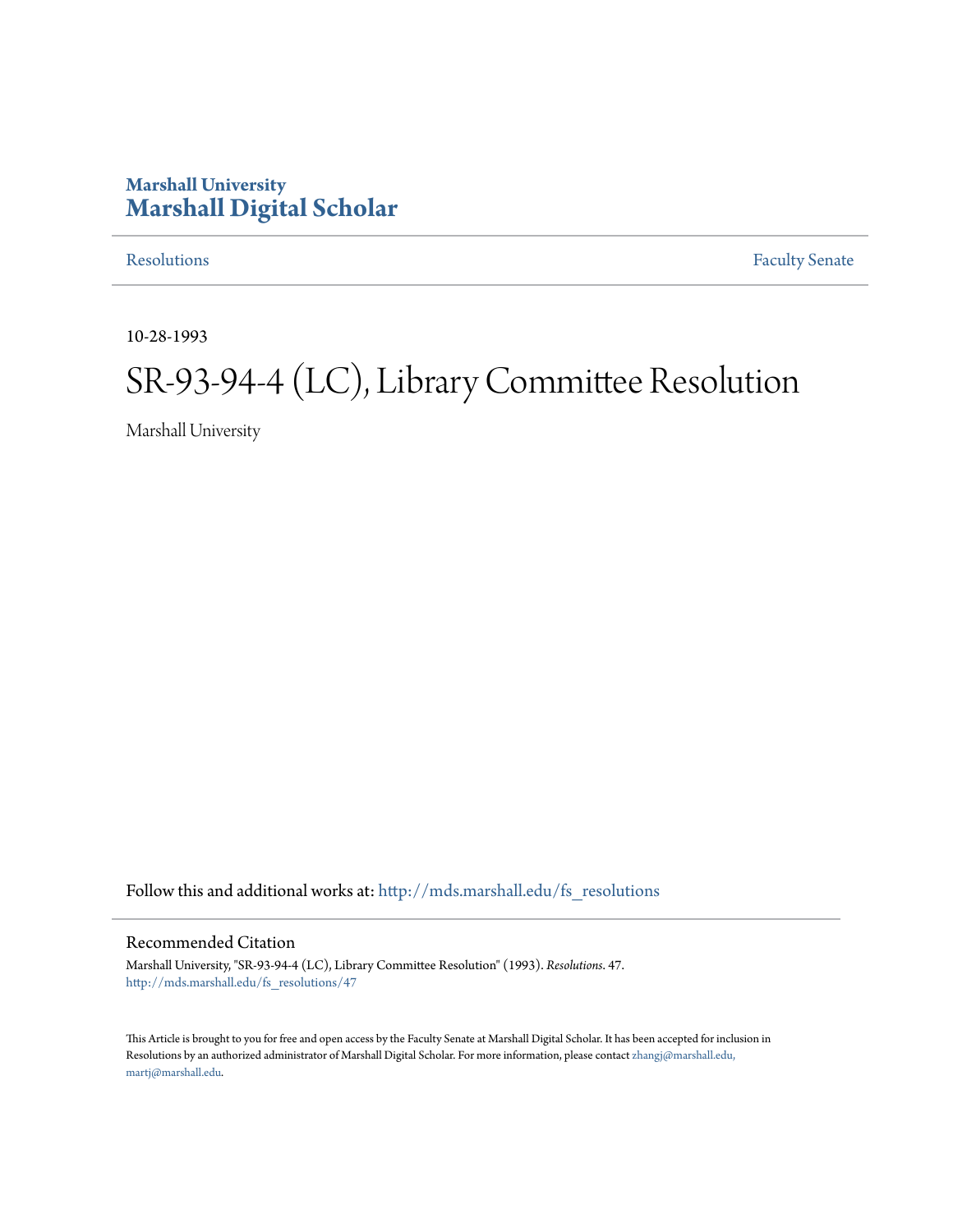### **LIBRARY COMMITTEE RESOLUTION**

## **SR-93-94-4 (LC)**

Be it resolved that the Faculty Senate recommend that the University administration stabilize the 1993-94 library budget by a direct allocation to make up the difference caused by rising periodical and book costs. Further, be it resolved that budgeting planners be requested to address internal and unique pressures of rising library costs in the annual library budget through an on-going process.

**RATIONALE:** The materials budget for 1993-94 remained the same as for FY 92/93 but the projected costs for subscriptions has increased significantly; therefore, there will be an effective shortfall of \$72,000. See attachment for details.

### **FACULTY SENATE PRESIDENT:**

| APPROVED BETTIELLE Cross       | DATE: $10/28/93$ |
|--------------------------------|------------------|
| <b>DISAPPROVED</b>             | DATE:            |
| UNIVERSITY PRESIDENT:          |                  |
| READ: / MAN                    | DATE: 11/5/93    |
| <b>COMMENTS:</b>               |                  |
| Amended from the Senate floor. |                  |
|                                |                  |
|                                |                  |
|                                |                  |
|                                |                  |
|                                |                  |
|                                |                  |
|                                |                  |